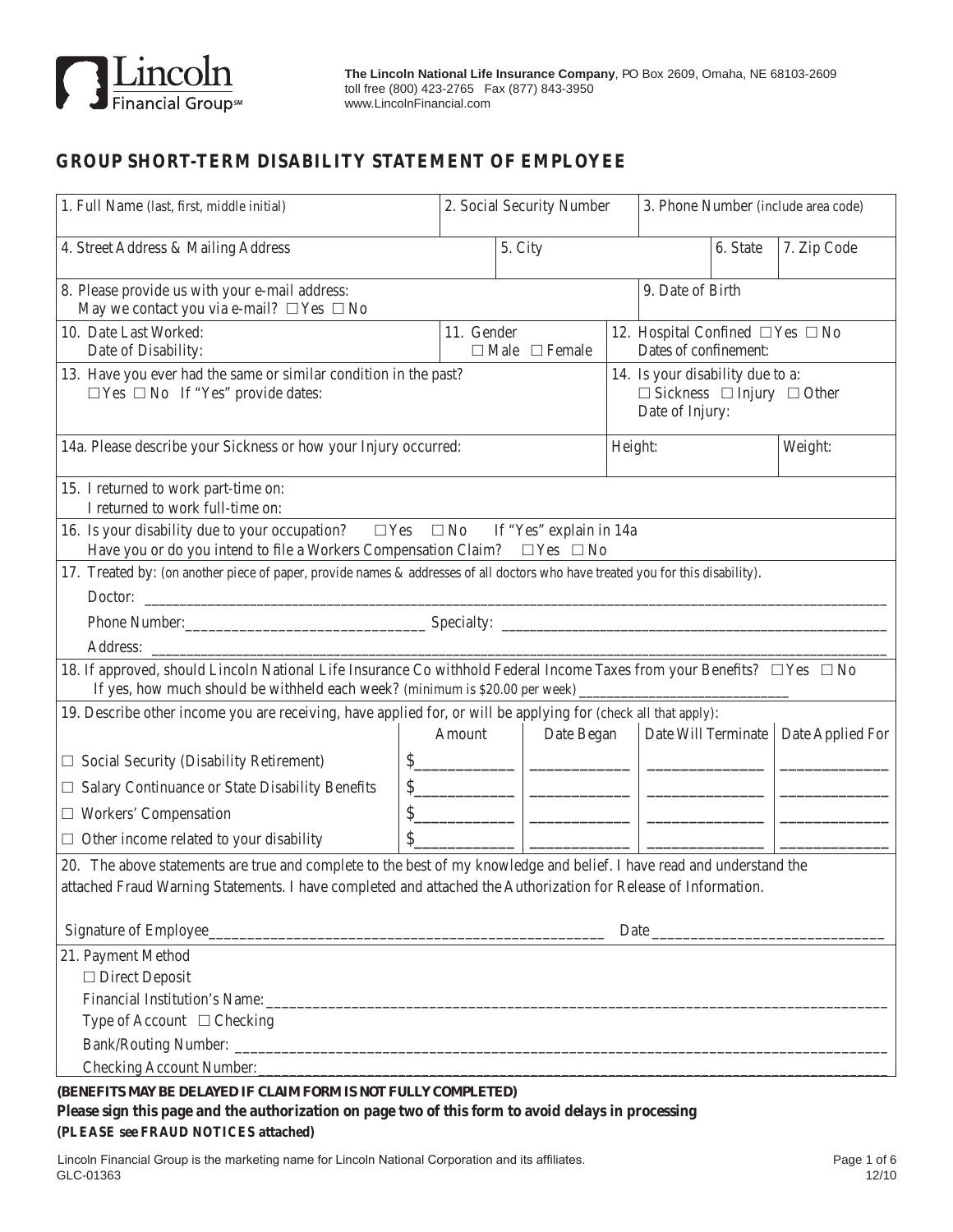

# **AUTHORIZATION FOR RELEASE OF INFORMATION**

1. **I (the undersigned) authorize** any physician, medical professional, pharmacist or other provider of health care services, hospital, clinic, other medical or medically related facility; insurance or reinsurance company; government agency; department of labor; acquaintance; group policyholder; employer; or policy or benefit plan administrator to release information from the records of:

| Claimant/Patient Name: |                         |          |
|------------------------|-------------------------|----------|
| Last)                  | (First)                 | (Middle) |
| Date of Birth:         | Social Security Number: |          |

### 2. Information to be released:

- <sup>d</sup> data or records regarding my medical history, treatment, prescriptions, consultations [including medical and psychological reports, records, charts, notes (excluding psychotherapy notes), x-rays, films or correspondence, and any medical condition I may now have or have had];
- any information regarding insurance coverage; and
- <sup>d</sup> any information, data or records regarding my activities (including records relating to my Social Security, Workers' Compensation, Retirement Income, financial, earnings and employment history).

3. Information to be released to: The Lincoln National Life Insurance Company PO Box 2609 Omaha, NE 68103-2609

- 4. I understand the information obtained by use of this Authorization will be used by The Lincoln National Life Insurance Company ("Company") to evaluate my claim for disability benefits. The Company will only release such information:
	- <sup>d</sup> to its reinsurer, or other persons or organizations performing business or legal services in connection with my claim(s); or
	- <sup>d</sup> to a vendor, approved by the company, which specializes in the application for Social Security Disability Benefits
	- <sup>d</sup> to vendors/consultants providing the claimant with wellness, disability or leave related services as part of an employer sponsored benefit plan
	- to the employer for self-insured disability plans; or
	- as otherwise may be required by law or as I may further authorize.

I further understand that refusal to sign this Authorization may result in the denial of benefits.

- 5. I understand the information used or disclosed may be subject to re-disclosure by the recipient and may no longer be protected by the federal HIPAA Privacy Rule. For Colorado claims, the disclosed information may not be redisclosed or reused by the recipient under Colorado law.
- 6. I understand that I may revoke this Authorization in writing at any time, except to the extent:
	- 1. the Company has taken action in reliance on this Authorization; or
	- 2. the Company is using this Authorization in connection with a contestable claim.

If written revocation is not received, this Authorization will be considered valid for a period of time not to exceed 24 months from the date of my signature below. To initiate revocation of this Authorization, direct all correspondence to the Company at the above address.

7. A photocopy of this Authorization is to be considered as valid as the original.

8. I understand I am entitled to receive a copy of this Authorization.

#### **SIGNATURE:**  $\blacksquare$

Claimant/legal representative (Nearest relative, legal guardian, or appointed representative to sign only if claimant/patient is a minor, legally incompetent, or deceased.) Power of attorney or guardianship must be attached.

PRINT NAME:

| Relationship to Claimant/Patient of personal/legal representative signing for Claimant/Patient: |  |  |
|-------------------------------------------------------------------------------------------------|--|--|
|                                                                                                 |  |  |

(Street)

ADDRESS: THONE NO:

 Page 2 of 6 Lincoln Financial Group is the marketing name for Lincoln National Corporation and its affiliates. GLC-01363 Disability 12/10 \_\_\_\_\_\_\_\_\_\_\_\_\_\_\_\_\_\_\_\_\_\_\_\_\_\_\_\_\_\_\_\_\_\_\_\_\_\_\_\_\_\_\_\_\_\_\_\_\_\_\_\_\_\_\_\_\_ (City) (State) (Zip Code)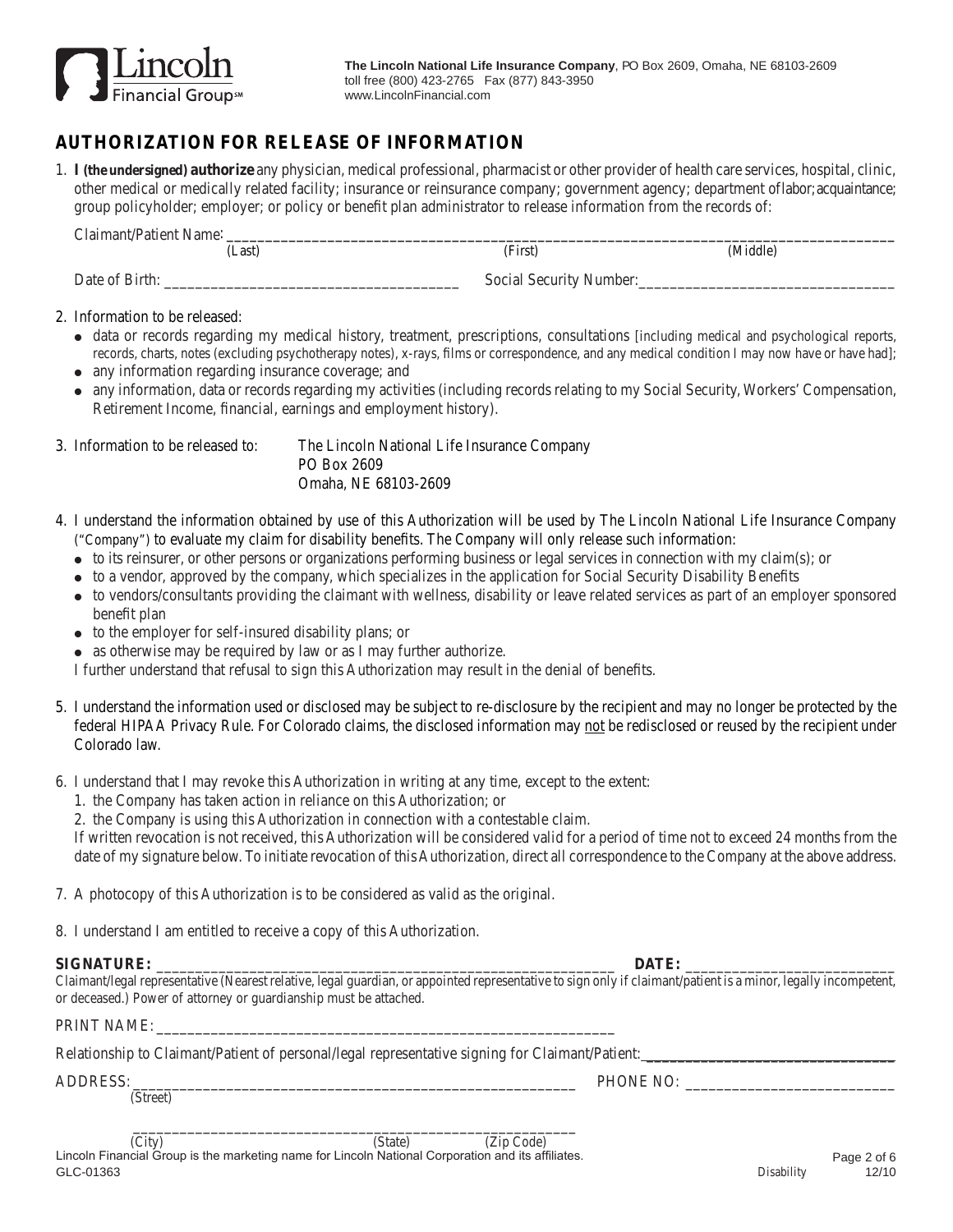

### **EMPLOYER'S Report of Claim (To be completed by employer)**

**Please submit a copy of this employee's complete Job Description with this claim form. Please submit a copy of this employee's enrollment statement with this claim. (PLEASE see FRAUD NOTICES attached)**

| 1. Full Name (last, first, middle initial)                                                                        |                                                                                                                        | 2. Social Security Number             |  |  |  |
|-------------------------------------------------------------------------------------------------------------------|------------------------------------------------------------------------------------------------------------------------|---------------------------------------|--|--|--|
| 3. Occupation of Employee/Claimant                                                                                | 4. Insurance Class                                                                                                     | 5. Employee Date of Hire              |  |  |  |
| 6. Date Insured                                                                                                   | 7. Date Employee was last present at work<br>On that day, did employee work a full day? $\Box$ Yes $\Box$ No           |                                       |  |  |  |
| 8. Employee's Basic Weekly Earnings                                                                               | 9. Returned to Work?<br>$\Box$ Full-time $\Box$ Part-time Date:                                                        |                                       |  |  |  |
| 10. Information needed for withholding and reporting taxes                                                        |                                                                                                                        |                                       |  |  |  |
| Does employee contribute post-tax dollars toward the premium? $\Box$ Yes $\Box$ No                                |                                                                                                                        |                                       |  |  |  |
| If yes, what percent is paid by the employee? ________%                                                           |                                                                                                                        |                                       |  |  |  |
|                                                                                                                   | If you leave this section blank, we will assume it is 100% employer contribution and calculate FICA taxes accordingly. |                                       |  |  |  |
| 11. What was the employee's regular scheduled work week?                                                          | hours per week                                                                                                         | hours per day                         |  |  |  |
| 12. Is the claim due to your employee's occupation:                                                               | $\Box$ Yes $\Box$ No                                                                                                   |                                       |  |  |  |
| 13. Has a claim been filed with Workers' Compensation? $\square$ Yes $\square$ No                                 |                                                                                                                        |                                       |  |  |  |
| If yes, send initial report of illness or injury and award/denial notice.                                         |                                                                                                                        |                                       |  |  |  |
| Name, address and telephone number of your compensation carrier_                                                  |                                                                                                                        |                                       |  |  |  |
| Name, address and telephone number of your medical insurance carrier _______                                      |                                                                                                                        |                                       |  |  |  |
| 14. Is the employee receiving or has he/she received continued pay? $\Box$ Yes $\Box$ No                          |                                                                                                                        |                                       |  |  |  |
| If yes, complete the following:                                                                                   |                                                                                                                        |                                       |  |  |  |
| Pay Period:                                                                                                       | Amount:                                                                                                                | Source of Income:                     |  |  |  |
| 15. Can job be modified to fit accommodations?                                                                    |                                                                                                                        |                                       |  |  |  |
| 16. Physical Requirements (Include Job Description)                                                               |                                                                                                                        |                                       |  |  |  |
|                                                                                                                   |                                                                                                                        |                                       |  |  |  |
| Employer's Name & Address (or name of                                                                             | Telephone Number (Include Area Code and                                                                                | Group Policy Number & Division Number |  |  |  |
| policyholder, if other)                                                                                           | Extension)                                                                                                             |                                       |  |  |  |
|                                                                                                                   |                                                                                                                        |                                       |  |  |  |
| E-mail address<br>Fax Number (Include Area Code)                                                                  |                                                                                                                        |                                       |  |  |  |
| The above Statements are true and complete to the best of my knowledge and belief. I have read and understand the |                                                                                                                        |                                       |  |  |  |
| attached Fraud Warning Statements.                                                                                |                                                                                                                        |                                       |  |  |  |
|                                                                                                                   |                                                                                                                        |                                       |  |  |  |
|                                                                                                                   |                                                                                                                        |                                       |  |  |  |
| Signature of Person Completing this form and Title                                                                |                                                                                                                        | Date                                  |  |  |  |
|                                                                                                                   |                                                                                                                        |                                       |  |  |  |
|                                                                                                                   |                                                                                                                        |                                       |  |  |  |
| Print Name of Person Completing this form and Title                                                               |                                                                                                                        | E-mail address                        |  |  |  |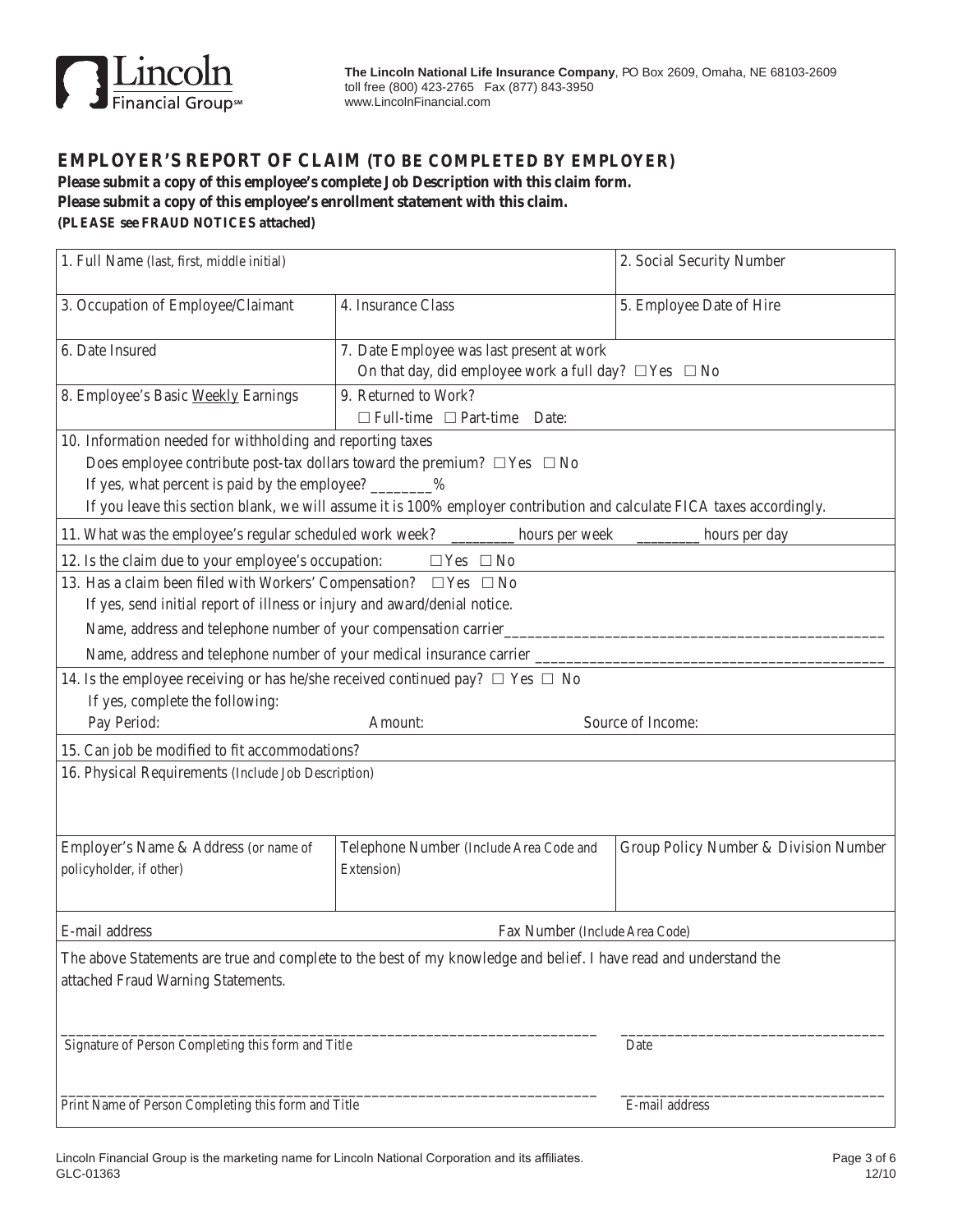

## **ATTENDING PHYSICIAN'S STATEMENT**

|                                                                                                                                  | 5. Date you believe patient was unable to work?<br>7. Subjective symptoms                          |                                                                                                                                                                                                                                                                                                                                                                                                             |                                |  |
|----------------------------------------------------------------------------------------------------------------------------------|----------------------------------------------------------------------------------------------------|-------------------------------------------------------------------------------------------------------------------------------------------------------------------------------------------------------------------------------------------------------------------------------------------------------------------------------------------------------------------------------------------------------------|--------------------------------|--|
|                                                                                                                                  |                                                                                                    |                                                                                                                                                                                                                                                                                                                                                                                                             |                                |  |
|                                                                                                                                  |                                                                                                    |                                                                                                                                                                                                                                                                                                                                                                                                             |                                |  |
|                                                                                                                                  | 8. Objective findings (Including current x-rays, EKG's, laboratory data and any clinical findings) |                                                                                                                                                                                                                                                                                                                                                                                                             |                                |  |
|                                                                                                                                  |                                                                                                    |                                                                                                                                                                                                                                                                                                                                                                                                             | Weight                         |  |
|                                                                                                                                  |                                                                                                    |                                                                                                                                                                                                                                                                                                                                                                                                             |                                |  |
|                                                                                                                                  |                                                                                                    |                                                                                                                                                                                                                                                                                                                                                                                                             |                                |  |
| 11. Has patient ever had same or similar condition? $\Box$ Yes $\Box$ No If "Yes" provide dates.                                 |                                                                                                    |                                                                                                                                                                                                                                                                                                                                                                                                             |                                |  |
|                                                                                                                                  | $\Box$ Yes                                                                                         |                                                                                                                                                                                                                                                                                                                                                                                                             |                                |  |
|                                                                                                                                  | 15. Date of last visit/treatment                                                                   |                                                                                                                                                                                                                                                                                                                                                                                                             |                                |  |
| 16. Has patient been hospital confined? $\Box$ Yes $\Box$ No<br>Confined from:<br>to<br>If "Yes" give name of hospital.          |                                                                                                    |                                                                                                                                                                                                                                                                                                                                                                                                             |                                |  |
|                                                                                                                                  |                                                                                                    |                                                                                                                                                                                                                                                                                                                                                                                                             |                                |  |
|                                                                                                                                  |                                                                                                    |                                                                                                                                                                                                                                                                                                                                                                                                             |                                |  |
|                                                                                                                                  |                                                                                                    |                                                                                                                                                                                                                                                                                                                                                                                                             |                                |  |
|                                                                                                                                  |                                                                                                    |                                                                                                                                                                                                                                                                                                                                                                                                             |                                |  |
|                                                                                                                                  |                                                                                                    |                                                                                                                                                                                                                                                                                                                                                                                                             |                                |  |
|                                                                                                                                  |                                                                                                    |                                                                                                                                                                                                                                                                                                                                                                                                             | Telephone (Include Area Code)  |  |
|                                                                                                                                  |                                                                                                    |                                                                                                                                                                                                                                                                                                                                                                                                             |                                |  |
| The above Statements are true and complete to the best of my knowledge and belief. I have read and understand the attached Fraud |                                                                                                    |                                                                                                                                                                                                                                                                                                                                                                                                             |                                |  |
| Warning Statements.<br>Signature (Attending Physician) No stamps please                                                          |                                                                                                    |                                                                                                                                                                                                                                                                                                                                                                                                             |                                |  |
|                                                                                                                                  |                                                                                                    |                                                                                                                                                                                                                                                                                                                                                                                                             | Fax Number (Include Area Code) |  |
|                                                                                                                                  | $\Box$ Full-time<br>Please submit clinical documentation to support your decision.<br>Specialty    | 10. Nature of treatment (Including surgery and medications prescribed, if any).<br>12. Do you consider this condition to be due to your patient's employment?<br>14. Date first treated<br>17. Has surgery been scheduled or performed? $\Box$ Yes $\Box$ No If "Yes" date of surgery:<br>a. When do you think your patient will be able to return to work in their occupation?<br>$\Box$ Part-time<br>Date | $\Box$ No                      |  |

### **The lincoln National Life INSURANCE COMPANY IS NOT RESPONSIBLE FOR CHARGES INCURRED DUE TO COMPLETION OF THIS FORM. THE PATIENT IS RESPONSIBLE FOR ANY CHARGES ASSOCIATED WITH FORM COMPLETION.**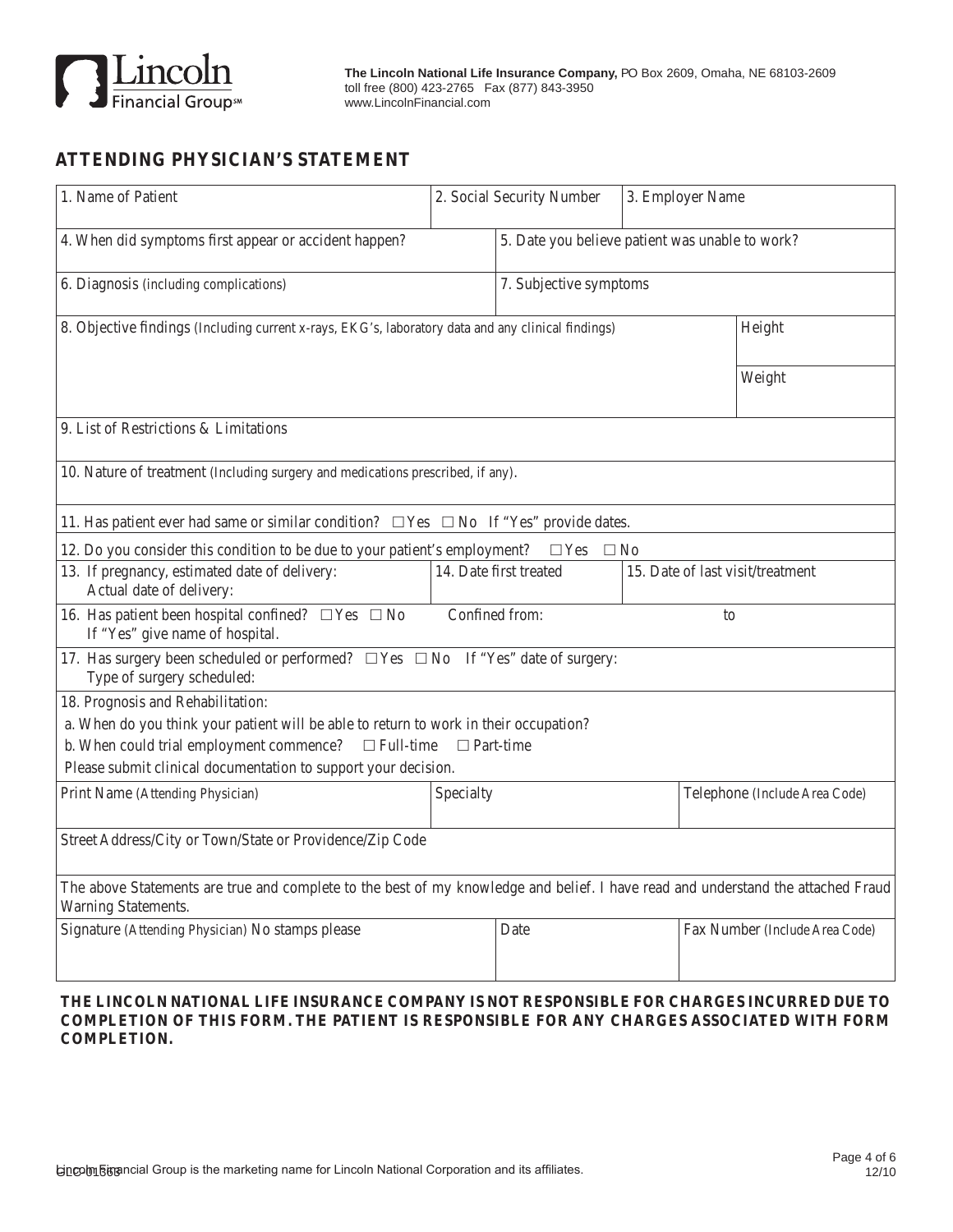## **FRAUD NOTICES. For your protection, certain states require that the following notices appear on this form.**

**Alaska.** A person who knowingly and with intent to injure, defraud, or deceive an insurance company files a claim containing false, incomplete or misleading information may be prosecuted under state law.

**Arizona.** For your protection Arizona law requires the following statement to appear on this form. Any person who knowingly presents a false or fraudulent claim for payment of a loss is subject to criminal and civil penalties.

**Arkansas, Louisiana, Rhode Island and West Virginia.** Any person who knowingly presents a false or fraudulent claim for payment of a loss or benefit or knowingly presents false information in an application for insurance is guilty of a crime and may be subject to fines and confinement in prison.

**California.** For your protection California law requires the following to appear on this form: Any person who knowingly presents a false or fraudulent claim for the payment of a loss is guilty of a crime and may be subject to fines and confinement in state prison.

**Colorado.** It is unlawful to knowingly provide false, incomplete, or misleading facts or information to an insurance company for the purpose of defrauding or attempting to defraud the company. Penalties may include imprisonment, fines, denial of insurance and civil damages. Any insurance company or agent of an insurance company who knowingly provides false, incomplete, or misleading facts or information to a policyholder or claimant for the purpose of defrauding or attempting to defraud the policyholder or claimant with regard to a settlement or award payable from insurance proceeds shall be reported to the Colorado Division of Insurance within the Department of Regulatory Agencies.

**Delaware.** Any person who knowingly, and with intent to injure, defraud or deceive any insurer, files a statement of claim containing any false, incomplete or misleading information is guilty of a felony.

**District of Columbia.** It is a crime to provide false or misleading information to an insurer for the purpose of defrauding the insurer or any other person. Penalties include imprisonment and/or fines. In addition, an insurer may deny insurance benefits if false information materially related to a claim was provided by the applicant.

**Florida.** Any person who knowingly and with intent to injure, defraud, or deceive any insurer files a statement of claim or application containing any false, incomplete, or misleading information is guilty of a felony of the third degree.

**Idaho.** Any person who knowingly, and with intent to defraud or deceive any insurance company, files a statement or claim containing any false, incomplete or misleading information is guilty of a felony.

**Indiana.** A person who knowingly and with intent to defraud an insurer files a statement of claim containing any false, incomplete, or misleading information commits a felony.

**Kentucky.** Any person who knowingly and with intent to defraud any insurance company or other person files a statement of claim containing any materially false information or conceals, for the purpose of misleading, information concerning any fact material thereto commits a fraudulent insurance act, which is a crime.

**Maine.** It is a crime to knowingly provide false, incomplete or misleading information to an insurance company for the purpose of defrauding the company. Penalties may include imprisonment, fines or a denial of insurance benefits.

**Maryland.** Any person who knowingly and willfully presents a false or fraudulent claim for payment of a loss or benefit or knowingly and willfully presents false information in an application for insurance is guilty of a crime and may be subject to fines and confinement in prison.

**Minnesota.** A person who files a claim with intent to defraud or helps commit a fraud against an insurer is guilty of a crime.

**New Hampshire.** Any person who, with a purpose to injure, defraud or deceive any insurance company, files a statement of claim containing any false, incomplete or misleading information is subject to prosecution and punishment for insurance fraud, as provided in RSA 638:20.